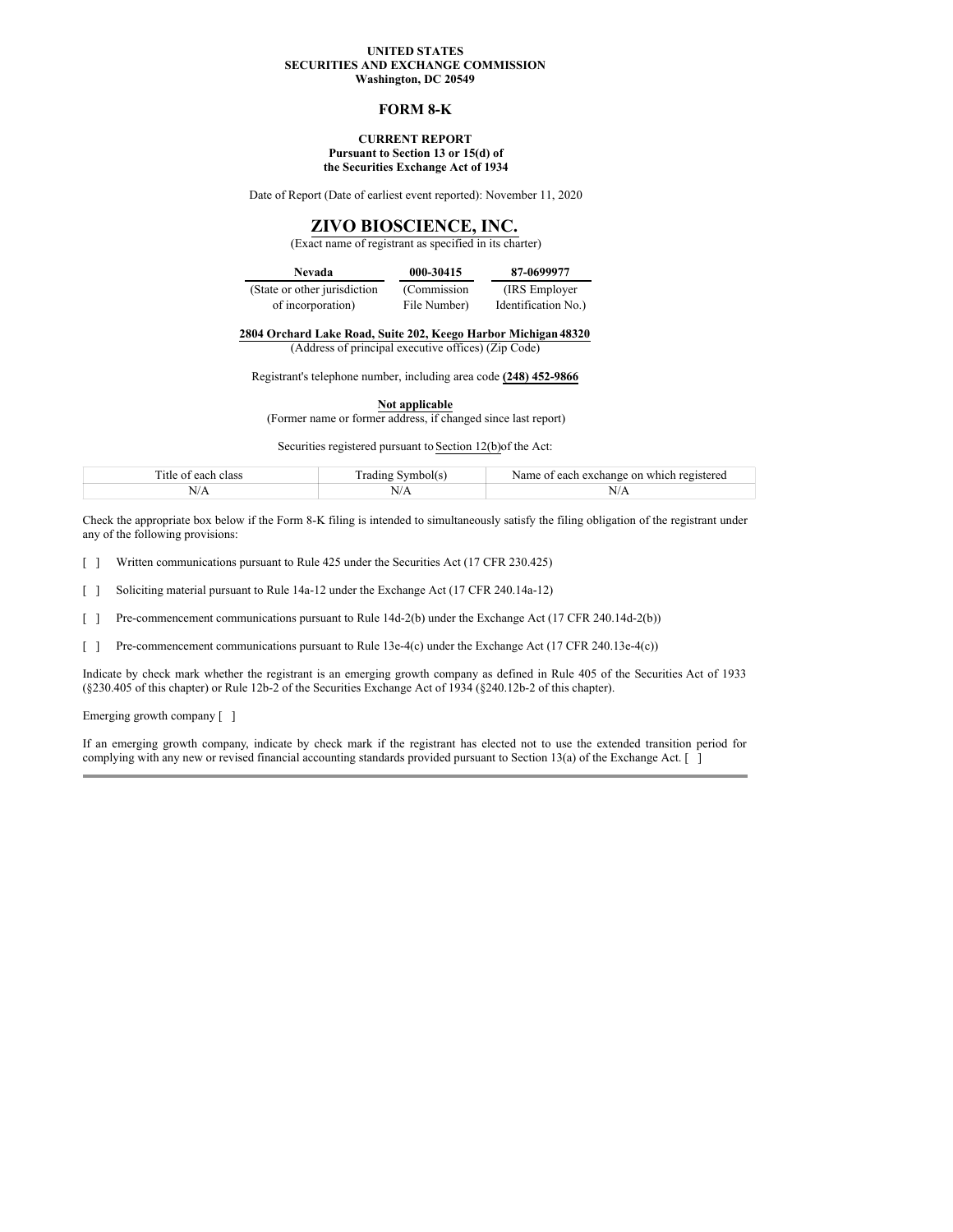## **Item 5.07 Submission of Matters to a Vote of Security Holders**

At the annual meeting of the shareholders of Zivo Bioscience, Inc. on November 11, 2020, shareholders: (1) elected the five nominees for Board of Directors to serve until the next annual meeting of shareholders in 2021 and until his/her successor is elected and qualified; (2) approved, on an advisory basis, the compensation of the Company's named executive officers for the fiscal year ended December 31, 2019; (3) voted, on an advisory basis, to conduct an advisory vote on executive compensation every year;; (4) approved an amendment to our Articles of Incorporation, as amended, to effect, at the option of the Board of Directors, a reverse stock split of our common stock at a reverse stock split ratio ranging from one-for-twenty five (1:25) to one-for-one hundred twenty (1:120), with the effectiveness of such amendment to be determined by the Board of Directors prior to November 11, 2021; and (5) approved an amendment to our Articles of Incorporation, as amended, authorizing a reduction in the total number of authorized shares of our common stock, with the specific number of authorized shares determined by a formula that is based on 1/10th if the ratio utilized for the reserve stock split.

The results of the voting are shown below.

#### *Proposal 1 – Election of Directors*

| <b>Nominees</b>         | <b>Votes For</b> | Withhold  |
|-------------------------|------------------|-----------|
| Christopher D. Maggiore | 226, 113, 742    | 210,437   |
| Nola E. Masterson       | 225,139,642      | 1,184,537 |
| John B. Payne           | 226,064,142      | 260,037   |
| Andrew A. Dahl          | 216,792,386      | 9,531,793 |
| Robert O. Rondeau       | 223, 332, 742    | 2,991,437 |

Proposal 2 – To approve (on an advisory basis) the compensation of the Company's named executive officers for the fiscal year *ended December 31, 2019.*

| <b>Votes For</b> | Against   | Abstain |
|------------------|-----------|---------|
| 219,033,409      | 6,756,685 | 534,085 |

Proposal 3 – To approve (on an advisory basis) the frequency with which the Company holds a vote regarding the compensation of *the Company's named executive of icers:*

| <b>Every Year</b> | <b>Every Two Years</b> | <b>Every Three Years</b> | Abstain |
|-------------------|------------------------|--------------------------|---------|
| 196,801,236       | 943.749                | 28.101.694               | 477.500 |

Proposal 4 - To approve an amendment to our Articles of Incorporation, as amended, to effect, at the option of the Board of Directors, a reverse stock split of our common stock at a reverse stock split ratio ranging from one-for-twenty five (1:25) to one-forone hundred twenty (1:120), with the effectiveness of such amendment to be determined by the Board of Directors prior to November *11, 2021.*

| <b>Votes For</b> | Against   | Abstain |
|------------------|-----------|---------|
| 220,913,723      | 4,809,576 | 300,880 |

Proposal 5 – To approve an amendment to our Articles of Incorporation, as amended, authorizing a reduction in the total number of authorized shares of our common stock, with the specific number of authorized shares determined by a formula that is based on *1/10th if the ratio utilized for the reserve stock split.*

| <b>Votes For</b> | Against   | Abstain |
|------------------|-----------|---------|
| 221,000,364      | 4,686,135 | 337,680 |